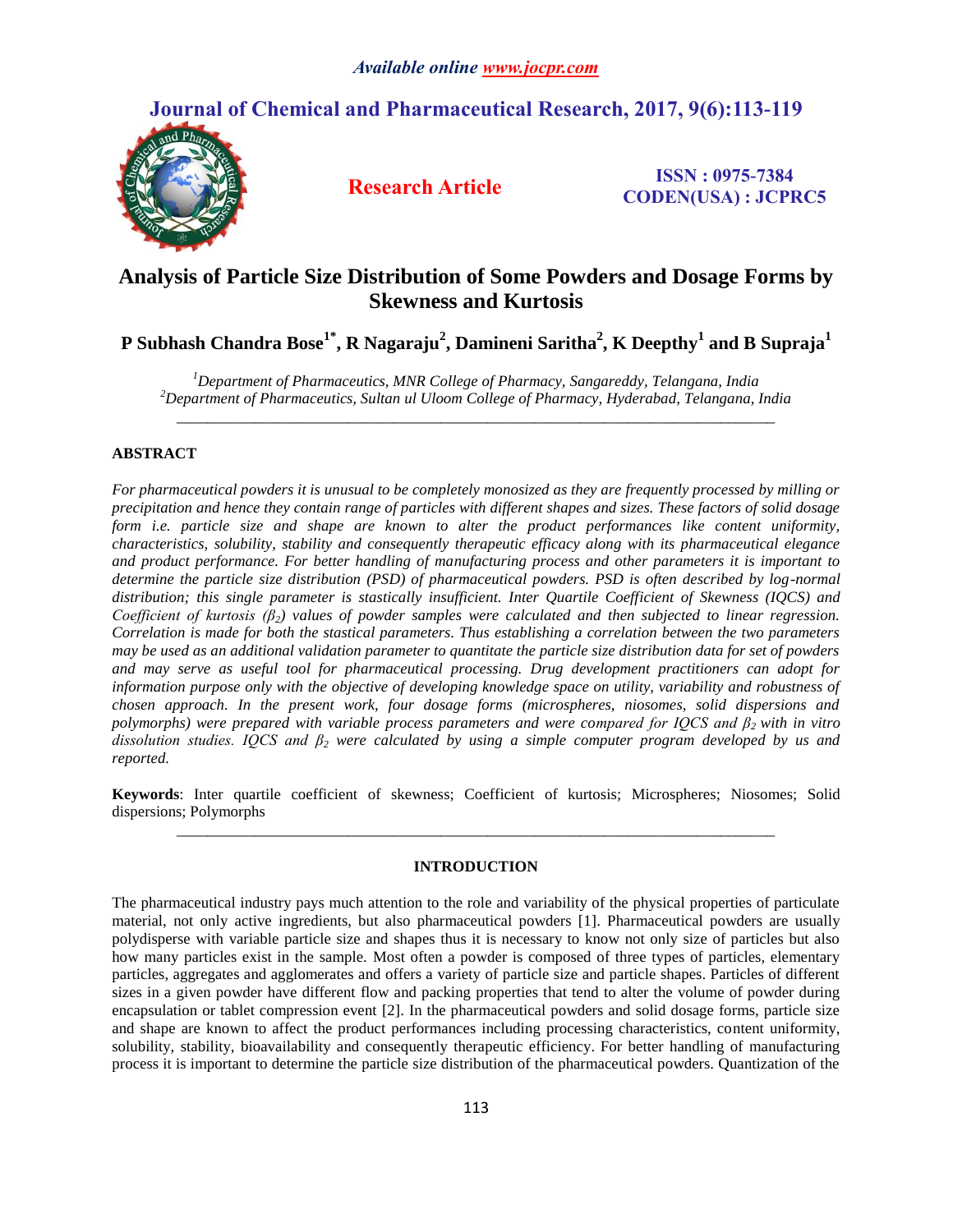particle size distribution can be done by defining various related statistical parameters namely coefficient of kurtosis  $(\beta_2)$ , interquartile coefficient of skewness (IOCS) and Yule coefficient of Skewness [3].

 $\mathcal{L}_\mathcal{L} = \mathcal{L}_\mathcal{L}$ 

#### **Inter Quartile Coefficient of Skewness (IQCS)**

Skewness is a measure of the asymmetry of the probability distribution of a real-valued random variable. The skewness value can be positive or negative, or even undefined [4].

$$
IQCS = \frac{(c-a) - (a-b)}{(c-a) + (a-b)}
$$

#### **Coefficient of Kurtosis**

The degree of symmetry of particle size distribution may be defined by Coefficient of kurtosis.

Kurtosis 
$$
=
$$
  $\frac{\sum (\frac{x - x}{\sigma})^4}{n} - 3$ 

For a given frequency function kurtosis is a measure of how sharply the function peaks around the mode. Coefficient of kurtosis is a measure of kurtosis. Kurtosis is a measure of whether the data are peaked or flat relative to a normal distribution. That is, data sets with high kurtosis tend to have distinct peak near the mean, decline rather rapidly and have heavy tails. Data sets with low kurtosis tend to have a flat top near the mean rather than a sharp peak. For univariate data  $Y_1, Y_2, \ldots, Y_N$ , the formula for kurtosis is:

$$
kurtosis = \frac{\sum_{i=1}^{N} (Yi - Y)^{4}}{(N-1)s^{4}}
$$

Where Y is the mean, s is the standard deviation, and N is the number of data points. The kurtosis for standard normal distribution is three. For this reason, some sources use the following definition of kurtosis:

kurtosis = 
$$
\frac{\sum_{i=1}^{N} (Yi - Y)^{4}}{(N-1)s^{4}} - 3
$$

This definition is used so that the standard normal distribution has a kurtosis of zero. In addition, with the second definition positive kurtosis indicates a 'peaked' distribution and negative kurtosis indicates a 'flat' distribution.

Skewness is a measure of symmetry, or more precisely, the lack of symmetry. A distribution, or data set, is symmetric if it looks the same to the left and right of the center point. For univariate data  $Y_1, Y_2, ..., Y_N$ , the formula for skewness is:

$$
skewness = \frac{\sum_{i=1}^{N} (Yi - Y)^3}{(N-1)s^3}
$$

Where Y is the mean, s is the standard deviation, and N is the number of data points.

The skewness for a normal distribution is zero and any symmetric data should have skewness near zero. Negative values for the skewness indicate data that are skewed left and positive values for the skewness indicate data that are skewed right. By skewed left, we mean that left tail is long relative to the right tail. Some measurements have a lower bound and are skewed right.

#### **MATERIALS AND METHODS**

The following powders were used as supplied indomethacin, folic acid, paracetamol and famotidine.

## **Particle Size Analysis**

# **Sieve analysis:**

A nest of BSS sieves were used. An accurately weighed quantity of test specimen was on the top (# 10, 16, 22, 44, 52, 60, 85, 100, 120, 200 and receiver) sieve and replaced the lid. The nest of sieves was agitated for 20 min. Each sieve was carefully removed from the nest without losing material. The weight of material retained on each sieve was used for calculation of various micromeritic parameters [5,6].

#### **Microscopic analysis:**

Particle size analysis was carried out by microscopic technique using calibrated ocular micrometer. Around 500 particles were counted avoiding aggregates and the obtained data was plotted as frequency distribution curve and cumulative frequency distribution curve [5,6].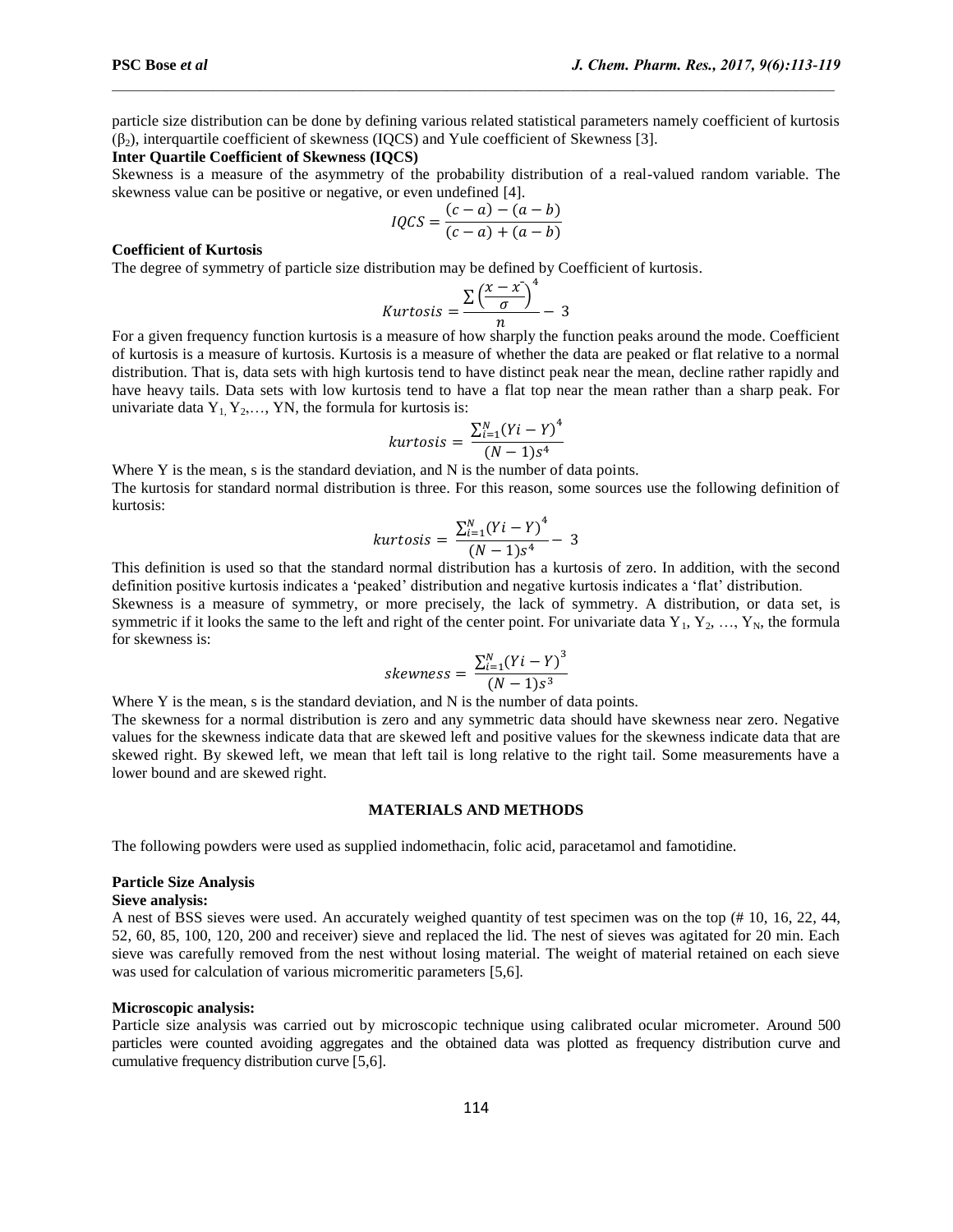#### **Representation of Particle Size Distribution**

The data obtained from all the experimentations were plotted as frequency distribution curve (percentage frequency versus mean particle diameter) and cumulative frequency distribution curve (cumulative percentage frequency versus mean particle diameter).

 $\mathcal{L}_\mathcal{L} = \mathcal{L}_\mathcal{L}$ 

# **Calculation of IQCS and β2:**

IQCS was calculated by using the equation,  $IQCS = \frac{(c-a)-(a-b)}{(c-a)+(a-b)}$  $\frac{(c-a)-(a-b)}{(c-a)+(a-b)}$ , Where a = median diameter, b = lower quartile point

and c = upper quartile point in a cumulative frequency distribution curve.  $\beta_2 = \frac{\Sigma(\frac{x-x}{\sigma})^4}{\sigma}$  $\frac{\sigma}{n}$  -Where, x is the observation, x- mean,  $\sigma$ - standard deviation [4].

#### **Effect of Process Parameters**

#### **Microspheres:**

1% w/v of sodium alginate dispersion was prepared by dispersing required quantity of sodium alginate in specified quantity of distilled water [7,8]. 1 g Indomethacin was dispersed in sodium alginate dispersion and stirred to obtain homogenous dispersion with variable dispersion speed and dispersion time (F1: 1000 rpm, 3 h, F2: 1000 rpm, 4 h, F3: 500 rpm, 3 h and F4: 500 rpm, 4 h). Indomethacin dispersion was added slowly drop by drop with the help of 10 mL syringe ( $0.7 \times 32$  mm needle) into 1% w/v calcium chloride solution, which results in the formation of microspheres. The microspheres thus obtained were air dried for 24 h, followed by drying at 50°C.

## **Niosomes:**

Different folic acid niosomal formulations were prepared by lipid film hydration technique. Accurately weighted quantities of surfactant (Span 60) and cholesterol in equal ratios, viz. N1-0.5:0.5, N2-1:1, N3-1.5:1.5, N4-2:2, N5- 2.5:2.5 and N6-3:3 dissolved in 10 mL of diethyl ether in a round bottom flask. The solvent mixture was evaporated in a rotary flash evaporator under a vacuum of 20 inches of Hg at a temperature of  $25 \pm 2^{\circ}$ C and the flask rotated at 100 rpm until a smooth, dry lipid film was obtained. The film was hydrated with 10 mL of buffer solution containing 1g of folic acid for 20 minutes at 40 $^{\circ}$ C to 50 $^{\circ}$ C with gentle shaking on a water bath. The suspension was maintained at room temperature for 2 h for the formation of Niosomes [9,10].

## **Solid dispersions:**

500 mg of paracetamol and carrier i.e. urea and sorbitol were weighed in proportions of S1-1:0.5, S2-1:1, S3-1:1.5, S4-1:2. The mixture of paracetamol and carrier was taken in alcohol in a china dish and heated quickly with constant stirring on a water bath until it is melted. The melt was quickly solidified by pouring it on a tile, further by placing the tile on an ice bath. The resultant solid dispersion was stored in a desiccator till it is used [11,12].

## **Polymorphs:**

Famotidine (1 g) was dissolved in 10 ml of (P1-Methanol, P2-1 % w/v PVP, P3-1 % w/v Tween 80, P4-1 % w/v PEG 4000) at 70ºC. The solution was kept at room temperature until it reached room temperature. Then the cooled solution was kept in a refrigerator (+8ºC) for a period of 24 hours. The precipitated crystals were spread on a petridish and air dried at room temperature. Then the dried crystals were stored in a desiccator for further use [13,14].

The prepared dosage forms and pharmaceutical powders were subjected to *in vitro* dissolution studies and were compared with IQCS and  $β_2$  values.

# **RESULTS AND DISCUSSION**

Sieving, as a method for size classification is widely used for characterizing the range of grain size present in powder. In this technique a quantity of powder is separated into fractions on a surface containing holes of uniform size. Stastical characterization of the particle size distribution data is one important tool that can account in variation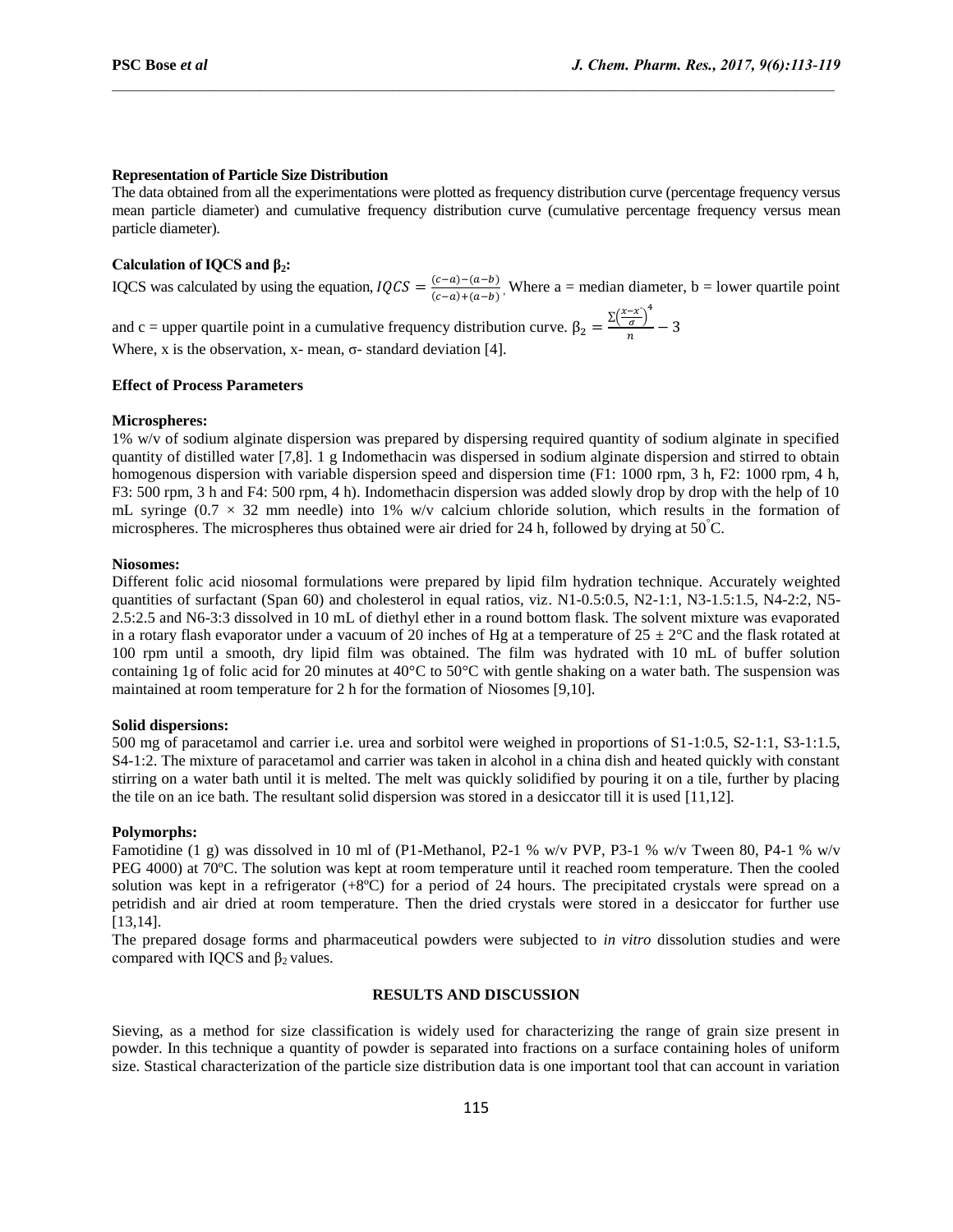in aperture sizes. Thus in present report, four dosage forms were prepared with variable process parameters during preparation and were subjected to particle size analysis to get the particle size distribution data.

 $\mathcal{L}_\mathcal{L} = \mathcal{L}_\mathcal{L}$ 

For symmetrical normal size distribution the peak frequency value, known as its mode separates the frequency distribution curve into two identical halves. But in case of asymmetrical particle size distribution, frequency distribution curve is skewed either positively or negatively depending on the proportion of particles present in the powder. If larger portion of fine particles is present positively skewed distribution curve is obtained. The significance of plotting percentage cumulative frequency distribution curve is that is possible to compare two or more particle population. A bell shaped frequency distribution curve is obtained when the particles are normally distributed. Quantitative stastical analysis of the data was done to get the values of IQCS and  $\beta_2$  and results obtained are summarized in table. All the dosage forms confirmed asymmetric particle size distribution as their values were obtained to be either greater than or lesser than zero.

In the present study, various dosage forms (polymorphs, niosomes, microspheres and solid dispersions) were prepared altering their process parameters. The IQCS and coefficient of kurtosis values of all formulations were compared with their *in vitro* evaluation tests (Table 1).

| <b>Parameter</b>             | <b>Microspheres</b>                                          | <b>Niosomes</b>                      | <b>Solid dispersions</b>                | <b>Polymorphs</b>                              |
|------------------------------|--------------------------------------------------------------|--------------------------------------|-----------------------------------------|------------------------------------------------|
| <b>Dissolution</b><br>medium | pH 7.2 phosphate buffer                                      | pH 7.4 phosphate<br>buffer           | pH 7.4 phosphate buffer                 | pH 2.5 acetate buffer                          |
| Volume of<br>medium          | $900 \text{ ml}$                                             | $100 \text{ ml}$                     | $900 \text{ ml}$                        | $900 \text{ ml}$                               |
| Temperature of<br>medium     | $37 + 1^{\circ}C$                                            | $37 + 1^{\circ}C$                    | $37 + 1$ <sup>o</sup> C                 | $37 + 1^{\circ}C$                              |
| Paddle rotating<br>speed     | $50$ rpm                                                     | $100$ rpm                            | $100$ rpm                               | $50$ rpm                                       |
| Sampling<br>interval         | $0.25$ , $0.5$ , $0.75$ , 1 and for every<br>hour upto 12 hr | 1 ml for every one hr<br>upto 12 hrs | 0 min, 10, 20, 30, 40, 50<br>and 60 min | 0, 5, 10, 15, 20, 25, 30, 40,<br>50 and 60 min |
| Detecting<br>wavelength      | 318.6 nm                                                     | $280 \text{ nm}$                     | $249$ nm                                | $265 \text{ nm}$                               |

**Table 1: Parameters for** *in vitro* **dissolution studies for the dosage forms**

In case of microsphere, with increase in dispersion time and dispersion rate the release of drug increased. Order of release (Figure 1):  $F2 > F1 > F4 > F3$ 



**Figure 1: Cumulative percentage of drug release from microspheres**

IQCS and β<sub>2</sub> values also increased in the way as the drug release. All the formulations were extremely skewed to the right and a platykurtic distribution was observed. With the increase in dispersion time and rate asymmetry increased and the percentage cumulative frequency distribution curve flattened [15]. For IQCS and  $\beta_2$  values a positive correlation was found and on subjecting to linear regression between IQCS and  $\beta_2$  with r<sup>2</sup> value 0.9995 (Table 2). Hence for the formulations with greater asymmetry and IQCS and  $\beta_2$  value the percentage drug release was found to be more.

#### **Table 2: Comparative statistical parameters of indomethacin microspheres based on particle size distribution data obtained on sieve analysis and optical microscopy**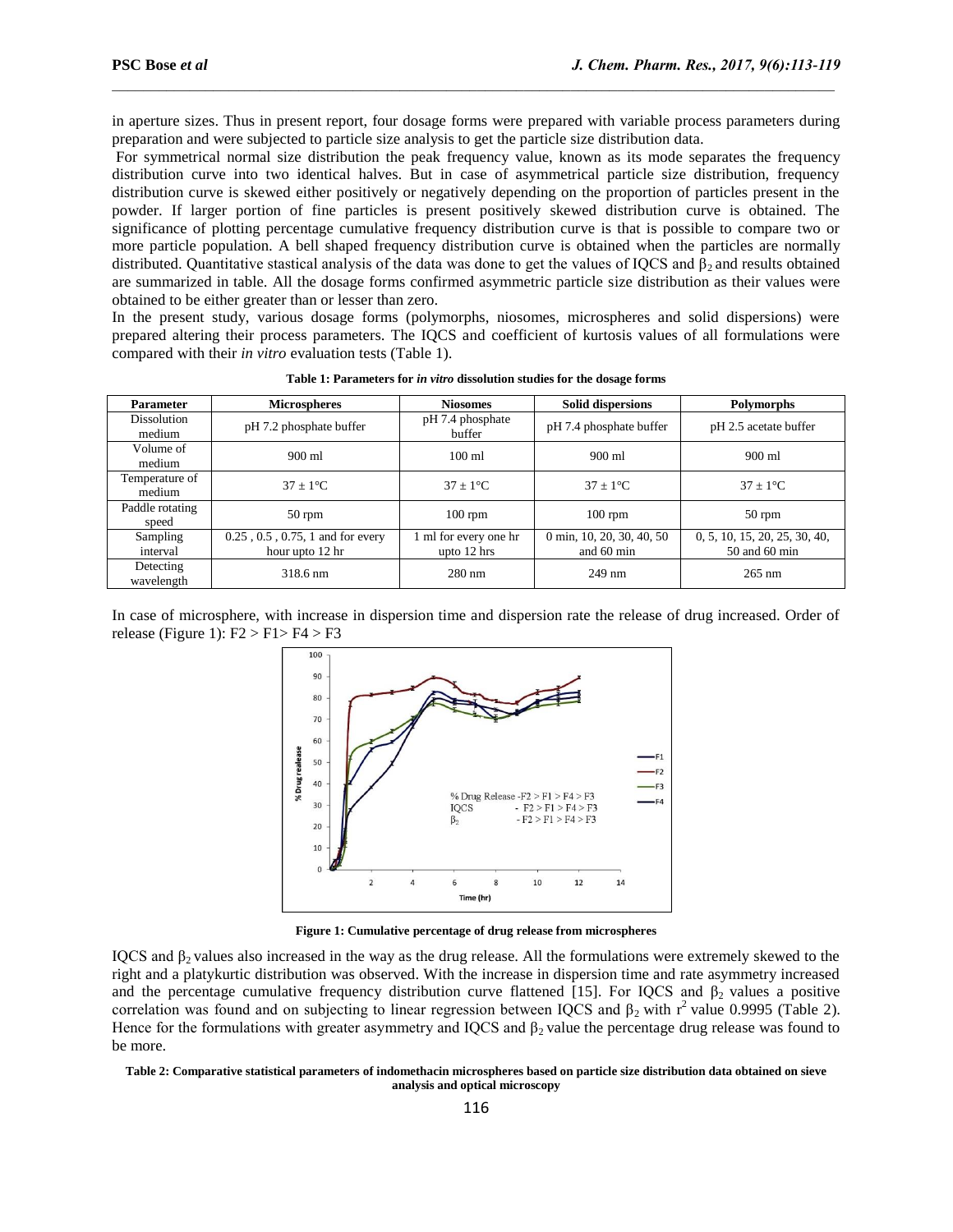| <b>Formulation code</b> | Avg. particle size | <b>IOCS</b> | $\mathbf{B}_2$ | <b>Correlation Coefficient</b> |
|-------------------------|--------------------|-------------|----------------|--------------------------------|
| F1                      | $1.803 \pm 0.024$  | 1.437       | 0.021          |                                |
| F2                      | $1.326 \pm 0.024$  | 1.441       | 0.049          | 0.9995                         |
| F <sub>3</sub>          | $1.179 \pm 0.135$  | 1.161       | $-0.567$       |                                |
| F4                      | $0.730 \pm 0.018$  | . 268       | $-0.325$       |                                |

 $\mathcal{L}_\mathcal{L} = \mathcal{L}_\mathcal{L}$ 

In case of niosomes which were prepared using cholesterol and span 60, where the concentrations of span 60 was changed. The percentage drug release (Figure 2) of formulation 2 (1:1) was found to be greater than others.



**Figure 2: Cumulative percentage of drug release from niosomes**

The distribution curve for all formulations was asymmetric, platykurtic and moderately right skewed. A positive correlation was found for IQCS and  $\beta_2$  values with linear regression value r<sup>2</sup> 0.076 (Table 3).

**Table 3: Comparative statistical parameters of folic acid niosomes based on particle size distribution data obtained on sieve analysis and optical microscopy**

| <b>Formulation code</b> | Avg. particle size | <b>IOCS</b> | $\beta_2$ | <b>Correlation Coefficient</b> |
|-------------------------|--------------------|-------------|-----------|--------------------------------|
| N1                      | $3.323 \pm 0.029$  | 0.417       | $-1.93$   |                                |
| N <sub>2</sub>          | $4.646 \pm 0.054$  | 0.514       | $-1.929$  |                                |
| N <sub>3</sub>          | $5.056 \pm 0.065$  | 0.565       | $-1.94$   | 0.076                          |
| N <sub>4</sub>          | $5.166 \pm 0.045$  | 0.499       | $-1.896$  |                                |
| N <sub>5</sub>          | $4.289 \pm 0.091$  | 0.316       | $-1.92$   |                                |
| N <sub>6</sub>          | $5.736 \pm 0.064$  | 0.531       | $-2.04$   |                                |

Then solid dispersions were prepared by altering the ratios of polymers. The percentage drug release of formulation increased gradually as the ratio of polymer released (Figure 3):  $S4 > S2 > S3 > S1$ 



**Figure 3: Cumulative percentage of drug release from solid dispersions**

The  $\beta_2$  values and IQCS value did not change accordingly as percentage drug release. Asymmetry was observed for all the formulations and moderately right skewed while formulation 4 was extremely right skewed; platykurtic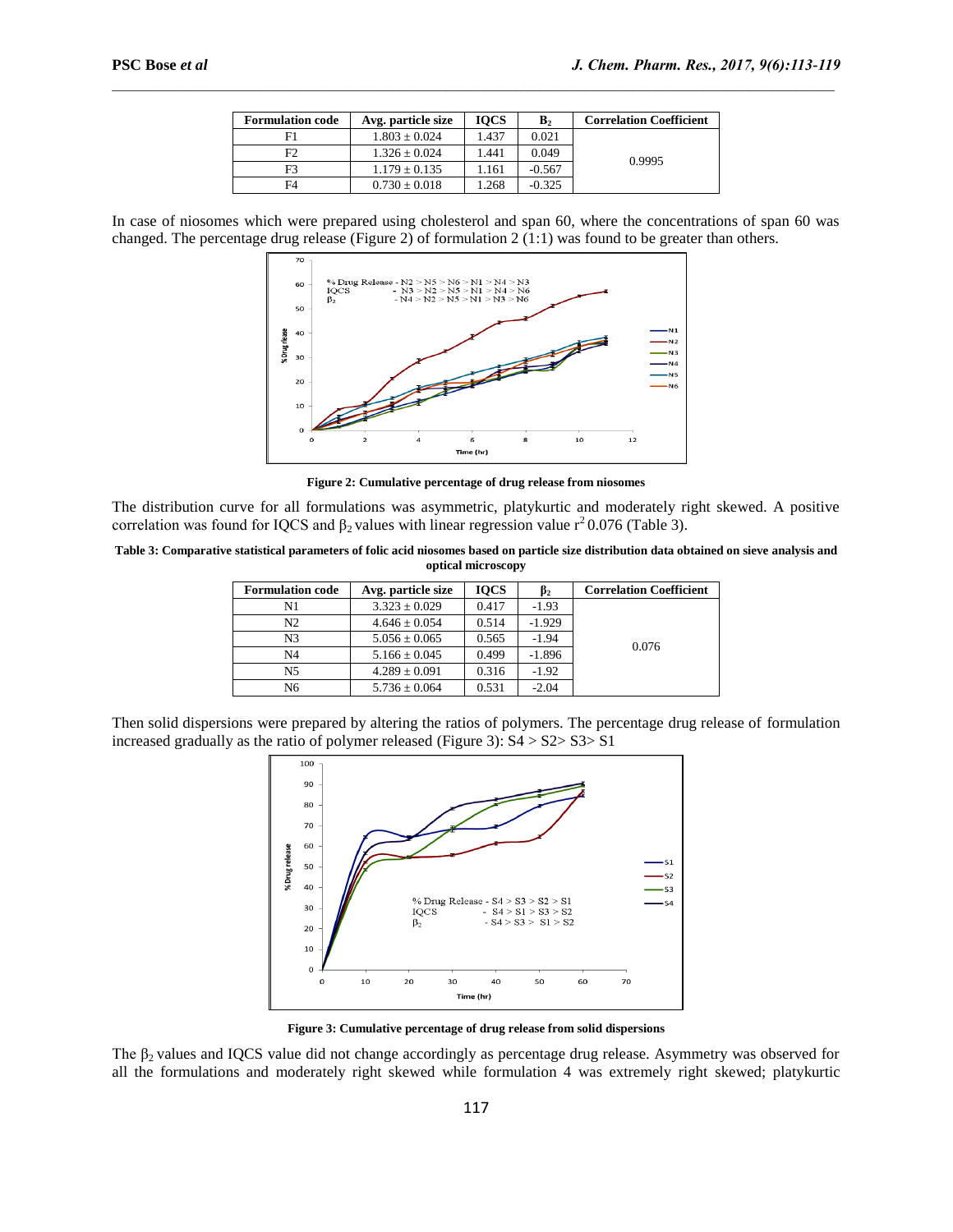distribution was observed [16]. The number of fine particles was more in formulation 4 when compared to others. Therefore with increase in ratio of polymer the percentage drug release increases along with IOCS and  $\beta_2$ . On subjecting the IQCS and  $\beta_2$  values to correlation and linear regression, a positive correlation was found with  $r^2$  value 0.999 (Table 4). S4 was more asymmetric and no relation was found between ratio of polymer and the curve flattening.

 $\mathcal{L}_\mathcal{L} = \mathcal{L}_\mathcal{L}$ 

| <b>Formulation code</b> | Avg. particle size | <b>IOCS</b> | $\beta_2$ | <b>Correlation Coefficient</b> |
|-------------------------|--------------------|-------------|-----------|--------------------------------|
|                         | $2.341 \pm 0.060$  | 0.896       | $-1.351$  |                                |
| S <sub>2</sub>          | $2.373 + 0.026$    | 0.205       | $-2.208$  | 0.999                          |
| S3                      | $0.939 \pm 0.014$  | 0.767       | $-1.519$  |                                |
| S4                      | $0.690 \pm 0.006$  | 1.084       | $-0.556$  |                                |

| Table 4: Comparative statistical parameters of paracetamol solid dispersions based on particle size distribution data obtained on sieve |
|-----------------------------------------------------------------------------------------------------------------------------------------|
| analysis and optical microscopy                                                                                                         |

While in polymorphs, where polymorphs were prepared by altering the solvents the percentage drug release in *in vitro* release was found to be like this (Figure 4),  $P2 > P1 > P4 > P3$ . With the change in solvent used in the preparation of polymorphs the values of IQCS and  $\beta_2$  did not change accordingly a random variation was observed. However, an extremely right skewed distribution frequency curve was observed.



**Figure 4: Cumulative percentage of drug release from polymorphs**

A leptokurtic distribution was observed apart from polymorphs of Tween 80 which showed a platykurtic distribution. A poorly but positive correlation was obtained for IQCS and  $\beta_2$  and when subjected to linear regression the value was found to be 0.068 (Table 5). The distribution curve for polymorphs of Tween 80 was found to be closer to normal distribution and asymmetry increased for polymorphs of PEG 4000.

**Table 5: Comparative statistical parameters of famotidine polymorphs based on particle size distribution data obtained on sieve analysis and optical microscopy**

| <b>Formulation code</b> | Avg. particle size | <b>IOCS</b> | $\beta_2$ | <b>Correlation Coefficient</b> |
|-------------------------|--------------------|-------------|-----------|--------------------------------|
| P1                      | $0.096 \pm 0.002$  | 2.098       | 3.228     |                                |
| P2                      | $0.185 \pm 0.006$  | 2.188       | 4.761     | 0.068                          |
| P3                      | $0.223 \pm 0.010$  | .313        | 0.12      |                                |
| P4                      | $0.132 \pm 0.004$  | 2.227       | 4.92      |                                |

## **CONCLUSION**

The IQCS and  $\beta_2$  values of the dosage forms are demonstrated. All dosage forms (microspheres, Niosomes, solid dispersions and polymorphs) showed positive correlation. Variation in process parameters showed an alteration and increase in asymmetry accordingly. By developing correlation between both the statistical parameters i.e. IQCS and  $\beta_2$  provides an additional confirmation about the particle size distribution .Thus, establishing a correlation between